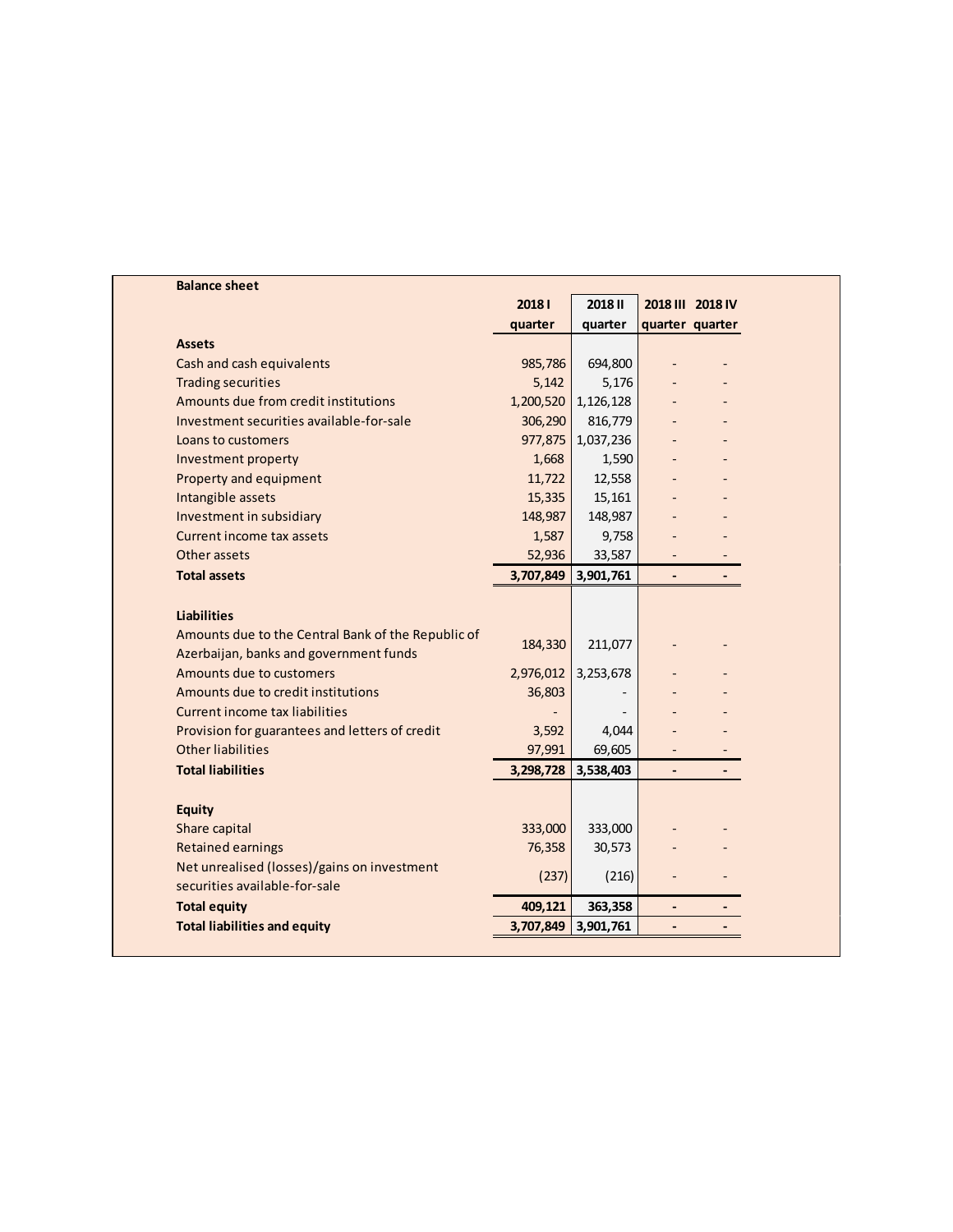## **Profit and loss statement**

|                                             | 20181     | <b>2018 II</b> | 2018 III                     | <b>2018 IV</b>           |           |  |
|---------------------------------------------|-----------|----------------|------------------------------|--------------------------|-----------|--|
|                                             | quarter   | quarter        | quarter                      | quarter                  | Year      |  |
| Interest income                             | 40,307    | 40,461         |                              |                          | 80,769    |  |
| Interest expense                            | (8, 515)  | (9,860)        |                              |                          | (18, 375) |  |
|                                             |           |                |                              |                          |           |  |
| <b>Net interest income</b>                  | 31,792    | 30,601         | $\qquad \qquad \blacksquare$ | $\blacksquare$           | 62,393    |  |
| <b>Provisions</b>                           | (14, 166) | 66             | $\overline{\phantom{a}}$     | $\overline{\phantom{a}}$ | (14, 100) |  |
| Net interest income after provision for     |           |                |                              |                          |           |  |
| impairment of interest bearing assets       | 17,626    | 30,667         |                              |                          | 48,294    |  |
|                                             |           |                |                              |                          |           |  |
| Net fee and commission income               | 4,533     | 2,153          |                              |                          | 6,686     |  |
| Net gains from securities                   | 6         | 16             |                              |                          | 22        |  |
| Net gains/(losses) from foreign currencies: | 2,161     | 4,152          |                              |                          | 6,312     |  |
| Other income                                | 92        | 50             |                              | $\qquad \qquad -$        | 142       |  |
| <b>Non-interest income</b>                  | 6,791     | 6,371          | $\overline{\phantom{a}}$     | $\overline{\phantom{a}}$ | 13,162    |  |
|                                             |           |                |                              |                          |           |  |
| Personnel expenses                          | (9,637)   | (12, 160)      |                              |                          | (21, 797) |  |
| General and administrative expenses         | (5, 427)  | (7, 559)       |                              |                          | (12,986)  |  |
| Depreciation and amortisation               | (1,690)   | (1,783)        |                              |                          | (3, 473)  |  |
| <b>Non-interest expenses</b>                | (16, 754) | (21, 502)      | $\overline{\phantom{a}}$     |                          | (38, 256) |  |
|                                             |           |                |                              |                          |           |  |
| (Loss)/profit before income tax expense     | 7,664     | 15,536         |                              | $\overline{\phantom{a}}$ | 23,200    |  |
| Income tax expense                          | (1, 132)  | 94             | $\overline{\phantom{a}}$     | $\overline{\phantom{a}}$ | (1,038)   |  |
| Net (loss)/profit for the year              | 6,532     | 15,630         |                              |                          | 22,162    |  |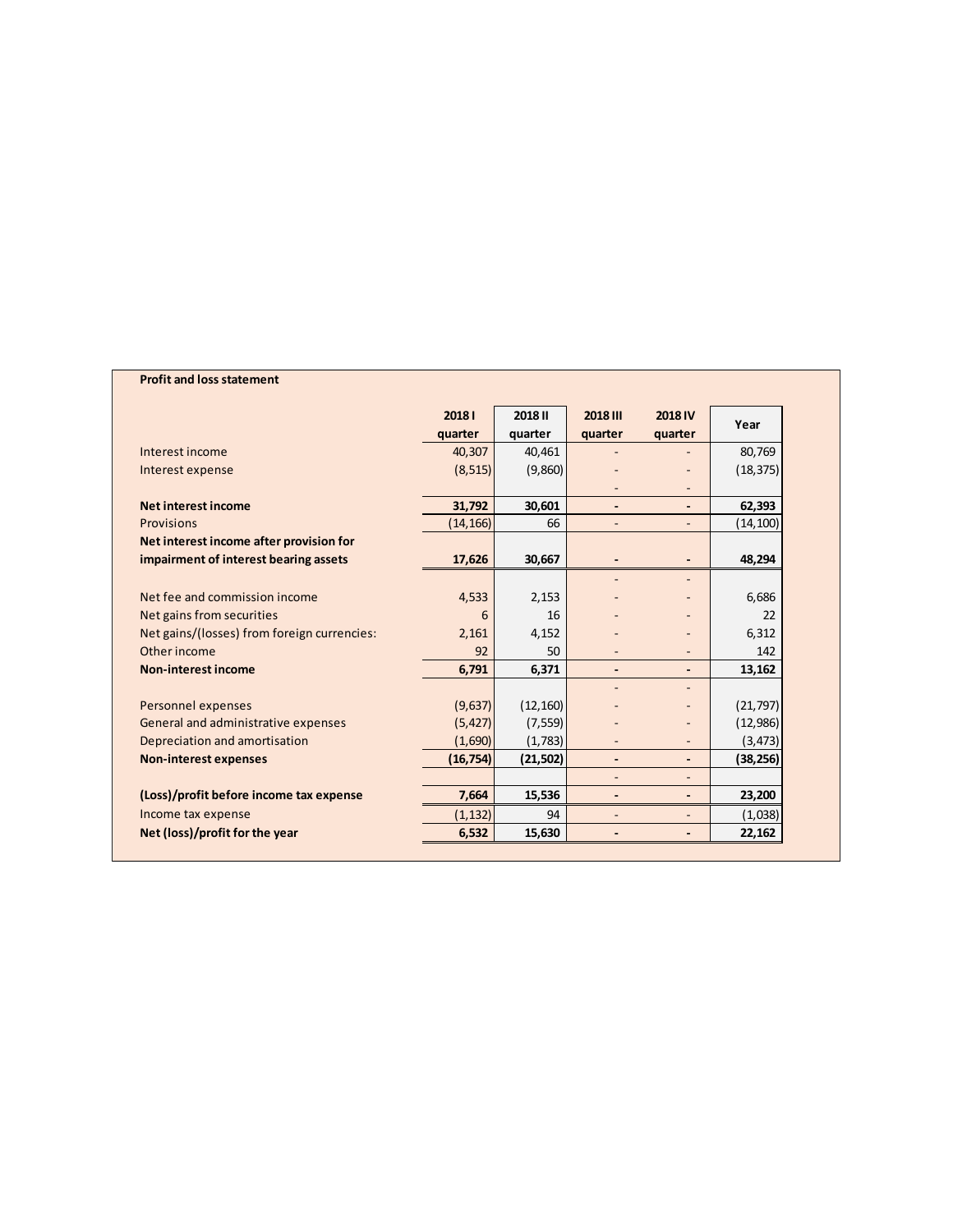|                                                                  | 20181     | 2018 II    | <b>2018 III</b>          | 2018 IV                  | Year       |
|------------------------------------------------------------------|-----------|------------|--------------------------|--------------------------|------------|
|                                                                  | quarter   | quarter    | quarter                  | quarter                  |            |
| <b>Cash flows from operating activities</b>                      |           |            |                          |                          |            |
| Interest received                                                | 36,459    | 38,752     |                          |                          | 75,211     |
| Interest paid                                                    | (8,075)   | (9,818)    |                          |                          | (17, 893)  |
| Net fees received                                                | 4,533     | 988        |                          |                          | 5,521      |
| Realised gains less losses from dealing in foreign currencies    | 2,161     | 4,152      |                          |                          | 6,312      |
| Personnel expenses paid                                          | (9,637)   | (12, 160)  |                          |                          | (21, 797)  |
| General and administrative expenses paid                         | (5, 427)  | (6, 394)   |                          |                          | (11, 821)  |
| Other operating received/(paid)                                  | 97        | 67         |                          |                          | 164        |
| Cash flows from operating activities before changes in operating |           |            |                          |                          |            |
| assets and liabilities                                           | 20,111    | 15,587     |                          | $\overline{a}$           | 35,698     |
| Net (increase)/decrease in operating assets                      |           |            |                          |                          |            |
| <b>Trading securities</b>                                        | (5, 142)  | (34)       |                          |                          | (5, 176)   |
| Amounts due from credit institutions                             | 246,037   | 74,392     |                          | $\overline{a}$           | 320,429    |
| Loans to customers                                               | (48, 942) | (59, 295)  |                          |                          | (108, 237) |
| Other assets                                                     | (22, 691) | 19,349     |                          |                          | (3, 342)   |
| Net increase/(decrease) in operating liabilities                 |           |            |                          |                          |            |
| Amounts due to the Central Bank of the Republic of Azerbaijan,   |           |            |                          |                          |            |
| banks and government funds                                       | (44, 638) | 26,747     |                          |                          | (17, 891)  |
| Amounts due to customers                                         | 154,030   | 277,666    |                          | $\overline{\phantom{a}}$ | 431,696    |
| Amounts due to credit institutions                               | (2,302)   | (36, 803)  |                          |                          | (39, 105)  |
| <b>Other liabilities</b>                                         | 45,848    | (26, 170)  |                          |                          | 19,679     |
| Net cash from/(used in) operating activities before income tax   | 342,310   | 291,439    |                          | $\overline{a}$           | 633,749    |
| Income tax paid                                                  | 400       | (8,077)    |                          |                          | (7, 677)   |
| Net cash from/(used in) operating activities                     | 342,710   | 283,362    | $\overline{a}$           |                          | 626,072    |
|                                                                  |           |            |                          |                          |            |
| Cash flows from investing activities                             |           |            |                          |                          |            |
| Net cashflow from AFS                                            | 89,653    | (510, 489) |                          | $\overline{\phantom{a}}$ | (420, 836) |
| Net cashflow from PPE                                            | (1, 488)  | (2,620)    |                          |                          | (4, 108)   |
| Net cashflow from intangible                                     | 260       | 174        |                          |                          | 434        |
| Net cash (used in)/from investing activities                     | 88,424    | (512, 934) | $\overline{\phantom{a}}$ | $\overline{\phantom{a}}$ | (424, 510) |
|                                                                  |           |            |                          |                          |            |
| <b>Cash flows from financing activities</b>                      |           |            |                          |                          |            |
| Dividends paid                                                   |           | (61, 414)  |                          | $\overline{\phantom{a}}$ | (61, 414)  |
| Net cash from financing activities                               |           | (61, 414)  | $\overline{a}$           |                          | (61, 414)  |
| Net increase/(decrease) in cash and cash equivalents             | 431,134   | (290, 986) | $\overline{\phantom{a}}$ | $\overline{a}$           | 140,148    |
| Cash and cash equivalents, beginning                             | 554,652   | 985,786    | 694,800                  |                          | 554,652    |
|                                                                  |           |            |                          |                          |            |